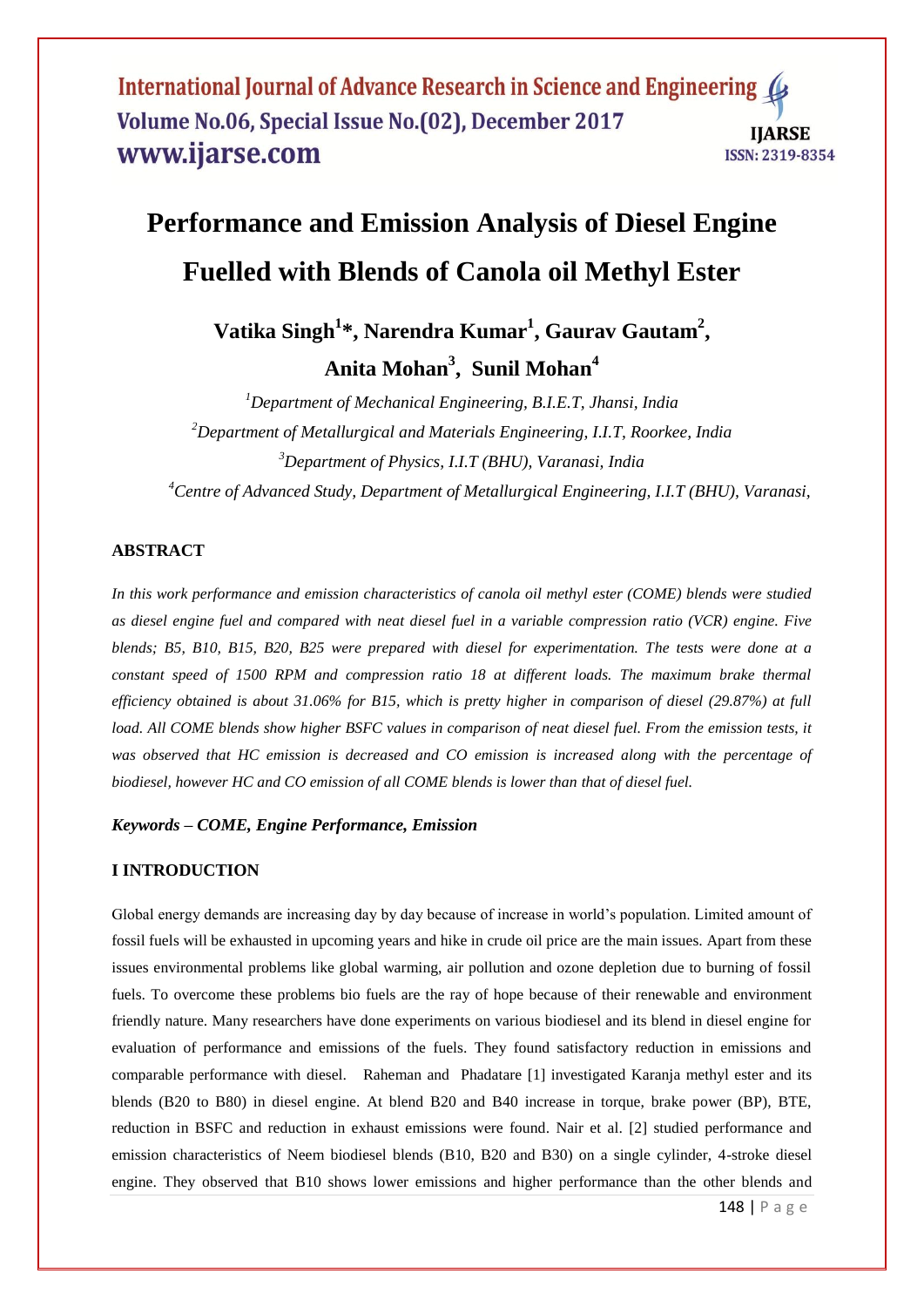diesel. Perumal,and Ilangkumaran [3] studied Pongamia methyl ester as fuel and found considerable reduction in CO, HC and NOx. There was increase in BSFC and reduction of BTE. Anbarasu and Karthikeyan [4] investigated the engine performance and emission characteristics of the canola biodiesel by using single cylinder direct injection diesel engine. The BSFC and exhaust gas temperature are higher and BTE is lower for canola oil as compared to diesel fuel. HC and NOX pollutants are decreased along with the biodiesel percentage. A. Anbarasu & Karthikeyan [5] investigated canola emulsion fuel in a diesel engine under different operating conditions. He observed BTE of the B100 fuel is 2.4% higher than diesel fuel at full load. SFC values of Canola emulsions are higher than diesel fuel. HC emissions and NOX emissions are reduced for the blends compared to that of diesel fuel. Ramadhas et al. [6] analysed performance and emission characteristics of pure rubber seed oil, diesel and biodiesel in the compression ignition engine. The lower blends of biodiesel increase the BTE and reduce the BSFC. The exhaust gas emissions were decreased with increase in blend ratio. Kanthavelkumaran et al. [7] studied performance of Rubber Seed Oil and its blends (B20, B40, B60, B80, B100) with diesel in direct injection Diesel Engine. The results showed that the reduction in BTE, CO, HC and smoke density and decreased level of NOX emissions.

#### **II. BIODIESEL USED AND ITS PROPERTIES**

Oil content of canola seed is more than 43 percent, which is higher than many other oilseeds. So canola is an efficient feedstock for production of biodiesel. Canola has the lowest saturated fat level among all major vegetable oils. Canola oil has improved cold weather performance because of its low saturated fat content. Small solid crystals of pure canola biodiesel begin to form at the temperature of 3°C (37°F). Pure canola biodiesel also contains 10% oxygen by weight. This oxygenated nature leads to a reduction in emissions of hydrocarbons, toxic compounds, carbon monoxide and particulate matter [8]. Table 1 shows the properties of COME and diesel. With the increase in the COME percentage in the diesel blends, the viscosity and density increases and the calorific values are decreases.

#### **III. EXPERIMENTAL DETAILS**

In the present study a four stroke, single cylinder water cooled diesel engine, connected to eddy current type dynamometer for loading is used. The detail specifications of the engine used are given in Table II. Initially the experiments were conducted by using diesel fuel to generate performance and emission data of it. Thereafter, the tests were carried out by using the COME blends i.e. B5, B10, B15, B20 and B25. The performance tests were conducted at variable loads i.e. 2 kg, 4 kg, 6 kg and 8 kg at compression ratio 18 and at constant speed 1500 rpm. Performance parameters such as BSFC and BTE were observed. For measurement of HC and CO; AVL Di-Gas Analyzer was used which is used to measure the exhausts of an engine. The inlet manifold of the analyzer is connected to the exhaust valve of the engine so that the emissions can be measured.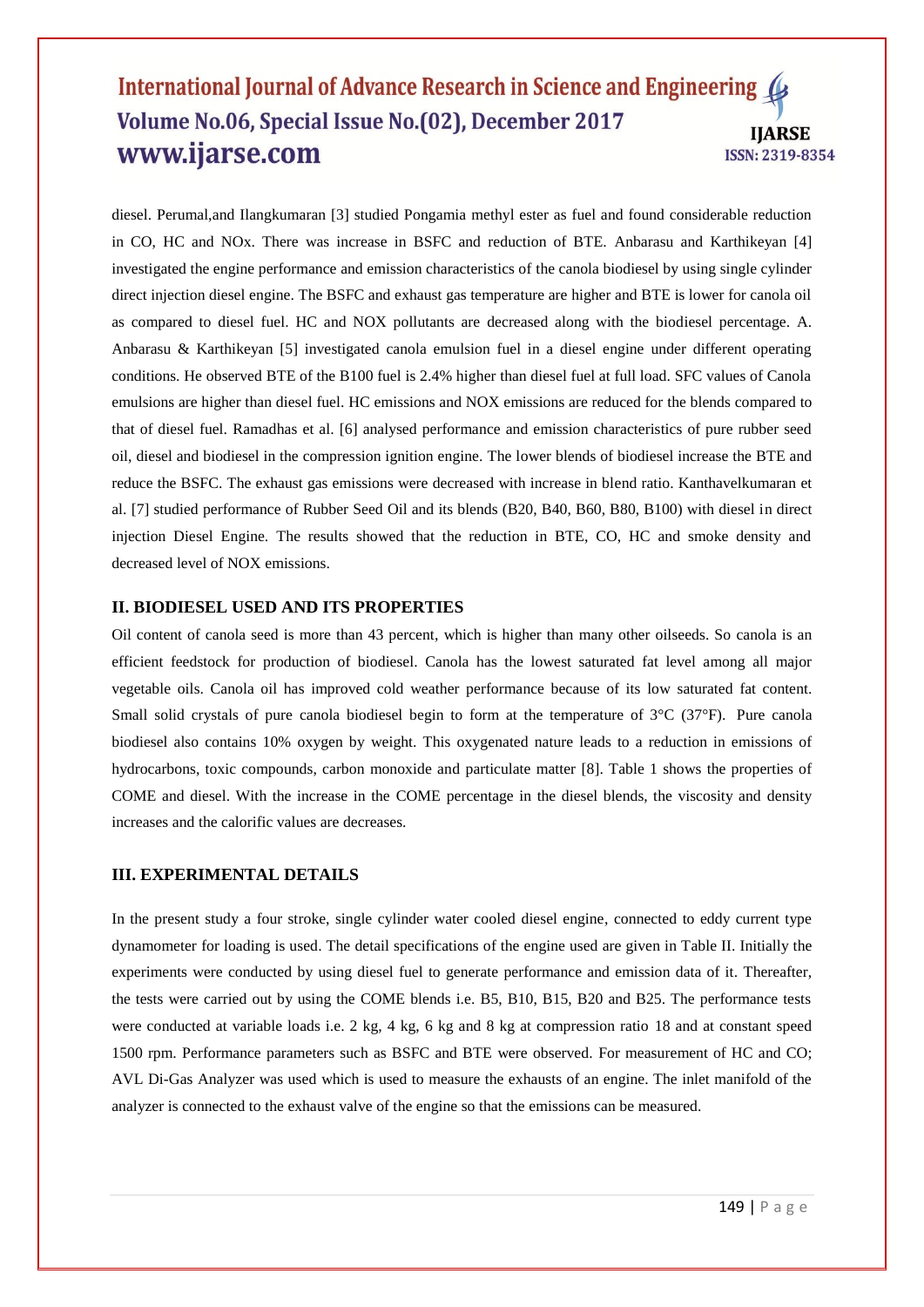| S.No. | <b>Properties</b>                    | <b>Diesel</b> | <b>Canola biodiesel</b> |
|-------|--------------------------------------|---------------|-------------------------|
|       | K.Viscosity @40 <sup>0</sup> C (cSt) | 2.71          | 5.12                    |
| 2.    | Density @ $15^{\circ}$ C (g/ml)      | 0.839         | 0.869                   |
|       | Acid Value ( $mgKOH/gm$ )            |               | 0.065                   |
| 4.    | Gross Calorific Value (Cal./gm)      | 10356         | 9028                    |

# **Table I. Properties of Diesel and COME blends**

# **TABLE II. Engine Specifications**

| Make and model        | Kirloskar, TV1                               |  |
|-----------------------|----------------------------------------------|--|
| Type of engine        | 4 stroke, variable compression diesel engine |  |
| No. of cylinders      | Single cylinder                              |  |
| Cooling media         | Water cooled                                 |  |
| Rated capacity        | 3.5 kW at 1500 rpm                           |  |
| Cylinder diameter     | $87.5$ mm                                    |  |
| Stroke length         | 110mm                                        |  |
| Connecting rod length | $234$ mm                                     |  |
| Compression ratio     | 12:1 to $18:1$                               |  |
| Dynamometer           | Eddy current dynamometer                     |  |

# **IV. RESULT AND DISCUSSIONS A. Brake thermal efficiency (BTE)**

Figure 1 shows variation of BTE with load for different blends of COME and diesel fuel.



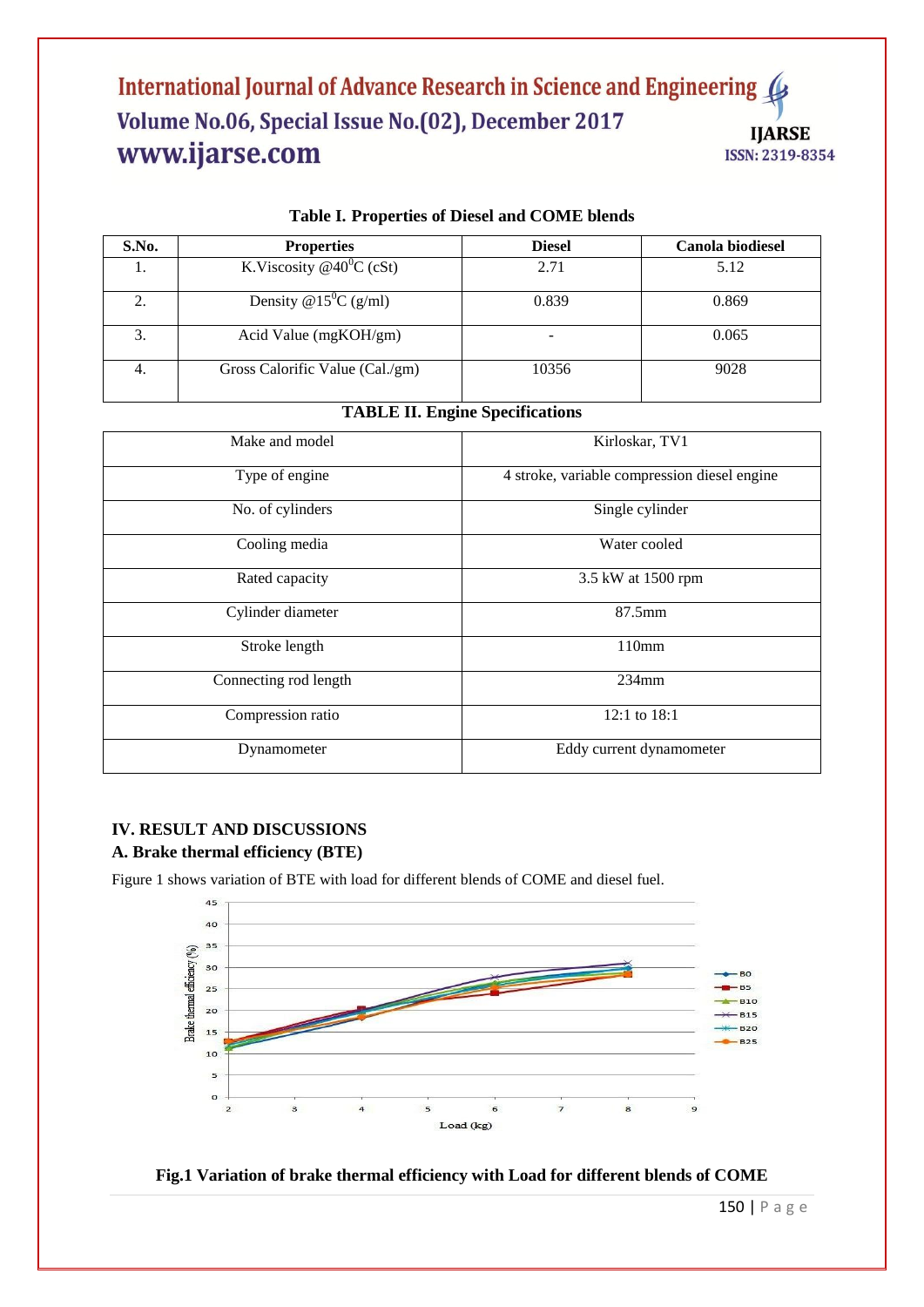For all fuels, BTE is increased with the increase in load. This can be due to increase in brake power and decrease in BSFC with increase in load. The maximum BTE obtained is about 31.06% for B15, which is pretty higher in comparison of diesel (29.87%). The maximum BTE obtained while using B5, B10, B20 and B25 are 28.38, 28.84, 29.87 and 28.31% respectively. Initially the thermal efficiency of the engine is increasing with increase in blend ratio up to B15. The probable reason for this can be the additional lubricity of biodiesel and its oxygenated nature [6]. Oxygenated nature of biodiesel leads to improvement of the combustion process. After B15, BTE starts decreasing with the increase in the blend ratio. The reason behind this can be lower calorific value and increase in fuel consumption [4].

#### **B. Brake specific fuel consumption (BSFC)**

Figure 2 shows variation of BSFC with Load for different blends of COME. Brake specific fuel consumption of all fuel blends is decreased with the increase in load.



#### **Fig.2 Variation of brake specific fuel consumption with Load for different blends of COME**

The may be attributed to the increase in the brake power is more as compared to the increase in the fuel consumption with load. It can be observed that the BSFC values of COME blends are higher in comparison of diesel fuel because of the joint effects of lower heating value, higher viscosity and the higher fuel flow rate due to high density of the canola oil [5] because engine consumes more fuel with biodiesel blend as compared to diesel to develop the same power output due to the lower calorific value of biodiesel [9].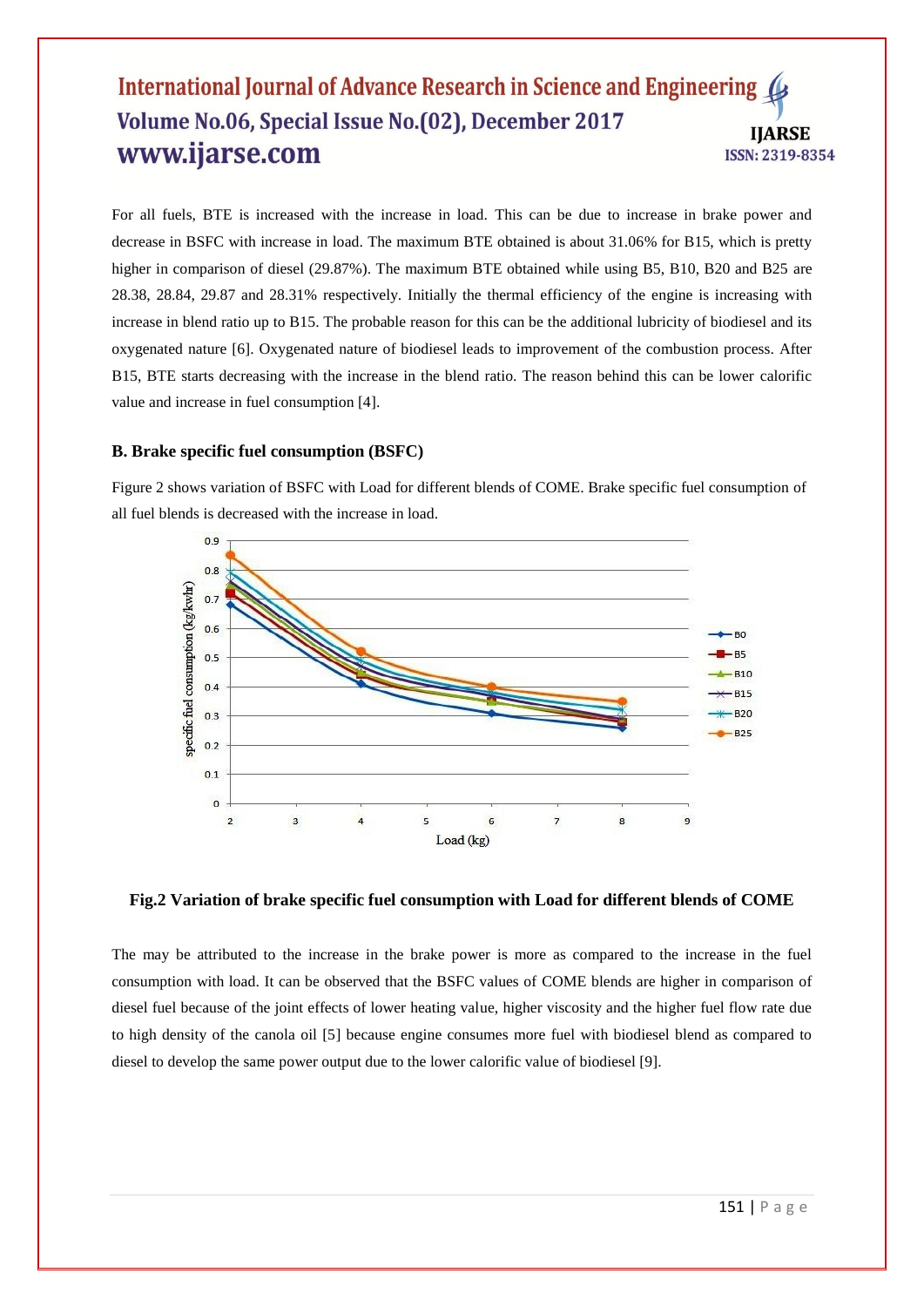# **C. Hydrocarbon emission (HC)**

Incomplete mixing of fuel with air and inefficient combustion are the reasons of HC emissions.



#### **Fig.3 Variation of HC with Load for different blends of COME**

Figure 3 shows variation of HC emission with Load for different COME blends. It indicates that the HC emission decreases with the increase in blend ratio of biodiesel due to its oxygenated nature which help enhance oxidation of unburned hydrocarbons. For diesel as the load increases the HC emission increases due to insufficient oxygen [3] but for different blends of biodiesel as the load increases the HC emission decreases because of better mixing of air and fuel due to higher evaporation at higher engine loads for higher in-cylinder temperatures [10].

#### **D. Carbon Monoxide emission (CO)**

Figure 4 shows the variation of CO emission with Load for different blends. CO emission is increased with an increase in blend ratio at all loads. However CO emissions of all biodiesel blends are lower than the diesel fuel. High loads will lead oxidation temperatures and reduced emissions.



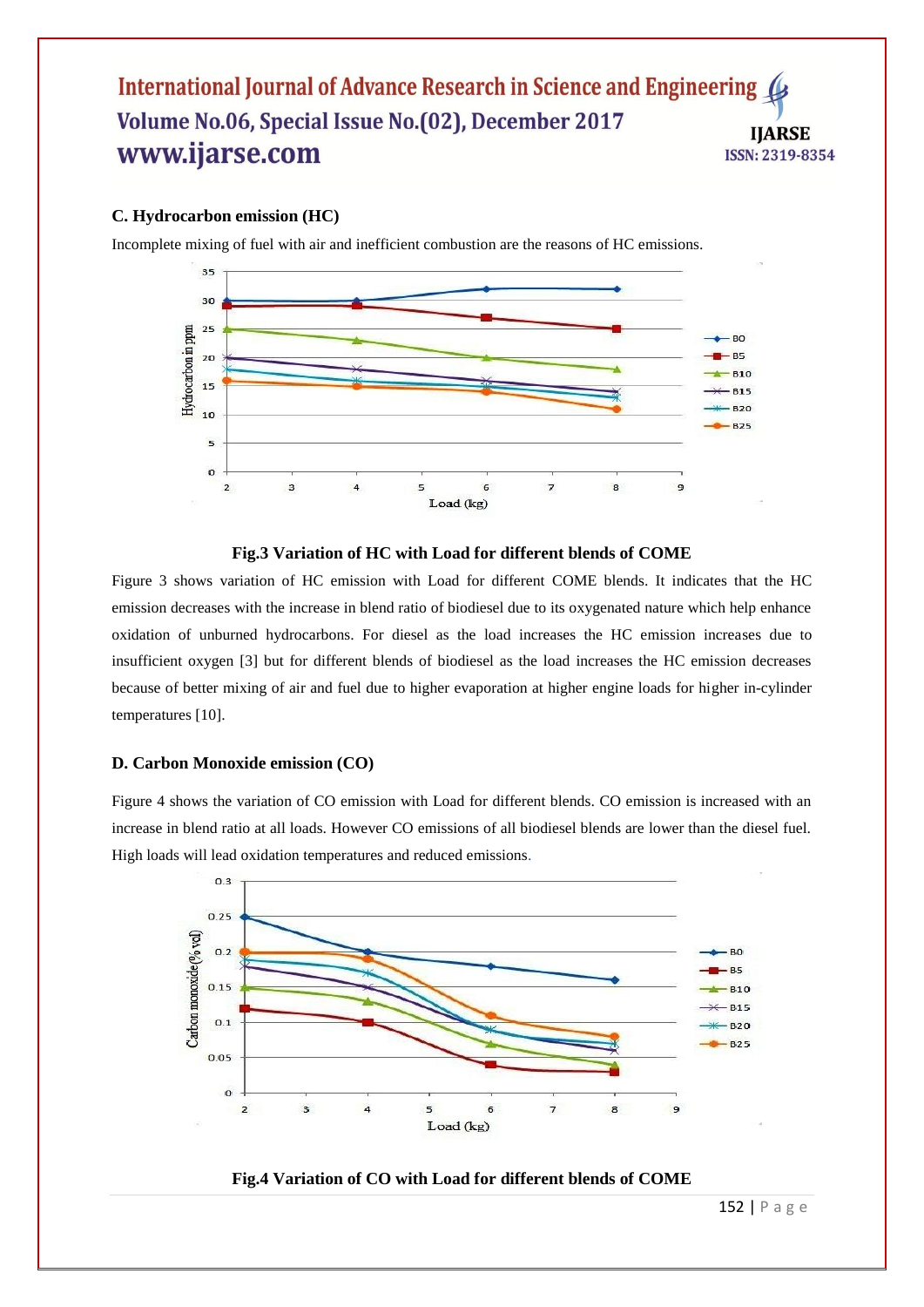With the increase in engine load, CO emissions are increased for all fuel blends and diesel. This is due to better evaporation and mixing of air and fuels at higher loads for higher in-cylinder temperatures [10]. Lower CO emissions of biodiesel blends are found in comparison of diesel due to more oxidation. Some of the CO might have been converted into CO<sub>2</sub> by taking up extra oxygen molecule of the biodiesel thus reduces CO formation [11].

# **V. CONCLUSION**

The properties of the COME were investigated and found to be close to those of diesel fuel. An experimental investigation has been done to find the performance and emissions of biodiesel and its blends in a single cylinder constant speed compression ignition engine and compared with the baseline diesel fuel. The following conclusions obtained from the results:

- 1.The maximum brake thermal efficiency obtained is about 31.06% for B15, which is quite higher than that of diesel (29.87%) at full load.
- 2.The BSFC values of all COME blends are higher in comparison of diesel fuel.
- 3. HC emission of COME blends is lower than that of diesel fuel. HC emission decreases with the increase in blend ratio of biodiesel due to its oxygenated nature.
- 4.CO emissions of all biodiesel blends are lower than the diesel fuel. CO emission is increased with an increase in blend ratio at all loads.

**Acknowledgements -** The authors gratefully acknowledge KIET Ghaziabad for providing the facility for conducting experiments.

#### **REFERENCES**

- [1] H. Raheman,., and A. G. Phadatare. "Diesel engine emissions and performance from blends of karanja methyl ester and diesel." Biomass and bioenergy 27(4), 2004, 393-397.
- [2] J. N. Nair,., Ajay Kumar Kaviti, and Arun Kumar Daram. "Analysis of performance and emission on compression ignition engine fuelled with blends of neem biodiesel." Egyptian Journal of Petroleum (2016).
- [3] V. Perumal, and M. Ilangkumaran. "Experimental analysis of engine performance, combustion and emission using pongamia biodiesel as fuel in CI engine." Energy 129, 2017, 228-236.
- [4], A. Anbarasu, and A. Karthikeyan. "Performance and Emission Characteristics of Direct Injection Diesel Engine Running on Canola Oil/Diesel Fuel Blend." Am. J. Eng. Res 3, 2014, 202-207.
- [5] A. Anbarasu,., and A. Karthikeyan. "Diesel engine performance and emission evaluation using Canola biodiesel emulsion fuel." Australian Journal of Mechanical Engineering 14(3), 2016, 174-181.